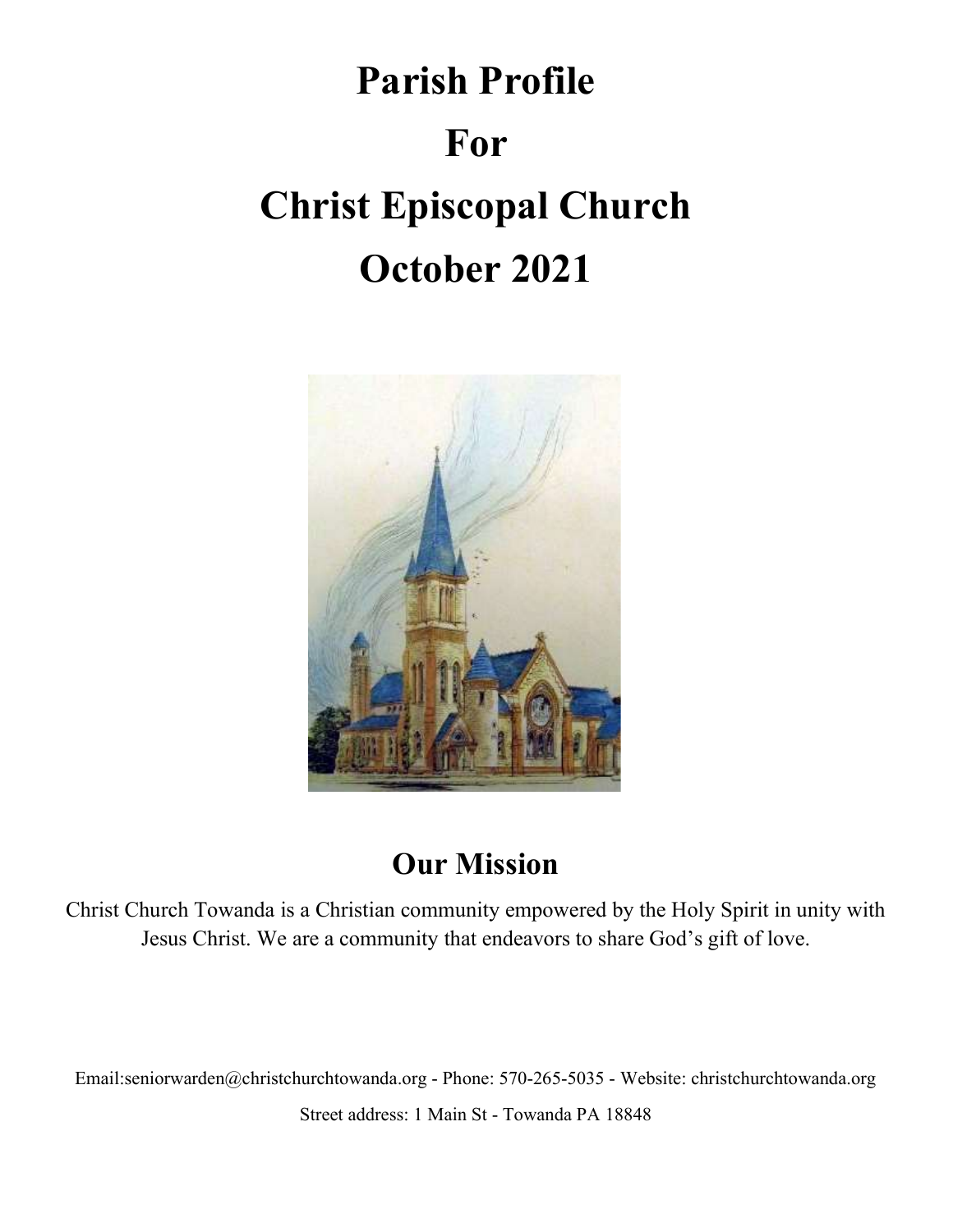## Introduction

Christ Episcopal Church in Towanda, Pennsylvania, is searching for a new rector to lead our congregation to an exciting future. Christ Episcopal Church has produced this Parish Profile, which outlines the proposed future, current status, and history of our congregation.

The vestry appointed a search committee to organize the search process, develop the Parish Profile, screen applications, interview candidates, and recommend a choice to the vestry.

> Search Committee Members Beth Schulze Hilary Haight Erin Groves Kippy Vail Marguerite Shaner John Schoonover Debi Weisbrod

### Who Are We?

Christ Church congregation is a small, closely knit parish family who cares deeply for one another, our families, friends, community, country, and our world. We are dedicated to our ministry for Jesus Christ and to the preservation of our historical church building. Moving forward, our goal is to both heal from our past and grow into our future. We seek to share our blessings from and faith in God with people of all ages. Our future goals include: 1. Growth in numbers and in strength 2. Attracting both young and old 3. Providing a rich weekly experience that encompasses spiritual development, Christian education, and music 4. Strong children, youth, and adult programs that encourage new members, retention of current members, and participation in the life of the church 5. Flexibility and creativity so that both traditional and modern elements can be included in our Eucharist Celebrations and other services 6. Community outreach and visibility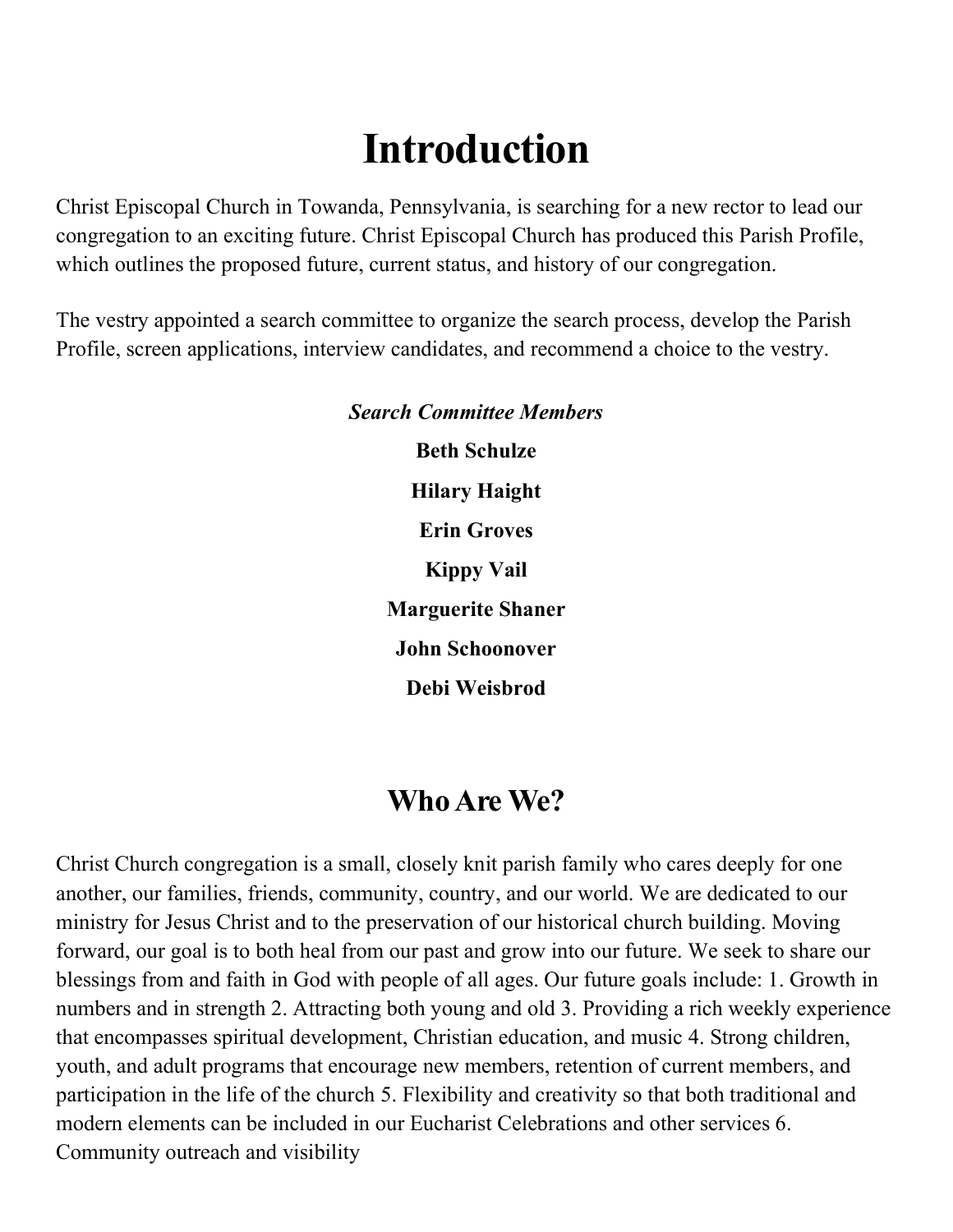### The Rector We Seek

Our church family is looking for a part time priest who possesses the capability of being emotionally connected with the congregation and providing pastoral care. We would also like a priest who is enthusiastic and offers inspiration and new ideas. The ability to communicate the Gospel in ways that people find engaging and relevant to our lives is also important. Our congregation is small. We would welcome a priest who can integrate and involve new people into the life of our church. To accomplish this, we want our priest to be involved and visible in the community. With growth, we would hope to increase this part time position to full time.

### The Diocese of Bethlehem

The Episcopal Diocese of Bethlehem covers 14 counties in Pennsylvania to the north and west of Philadelphia. The current bishop, the Right Reverend Kevin D. Nichols, was elected as Bishop on April 28, 2018, and consecrated on September 15, 2018. The Cathedral is the Cathedral Church of the Nativity in Bethlehem, 333 Wyandotte Street, Bethlehem, Pennsylvania. There are 59 parishes in the Diocese. The diocese is made up of 8 Convocations. Convocation & Assembly is a new model just being birthed, there is to be a Northern and Southern Canon Missioner. Convocation & Assembly are grouped by region and proximity to one another with the hope of extending diocesan leadership, lay and clergy, through partnerships and shared resources renewal of community and exchange of ideas and interaction with all parishes.

### Our Community

Towanda is a borough and the county seat of Bradford County. Towanda is located in the heart of the Endless Mountains on the west bank of the Susquehanna River. This area is a mix of small towns with panoramic views and scenic beauty. U.S. Route 6 passes through the center of the borough, leading 39 miles to Tunkhannock and 60 miles to Scranton and west 37 miles to Mansfield. U.S. Route 220 bypasses the borough to the west and leads north 18 miles to its terminus at Waverly, New York and southwest 67 miles to Williamsport. Towanda is best known for hunting, fishing, hiking, camping, and other outdoor recreation, with strong agricultural roots. There are three industrial plants located here: Global Tungsten and Powders Corp., E.I. DuPont De Nemours, and Jeld-Wen. Towanda offers a community hospital, various and interesting small businesses, Towanda Golf Club, Lackawanna Community College, Towanda Campus, and an active YMCA .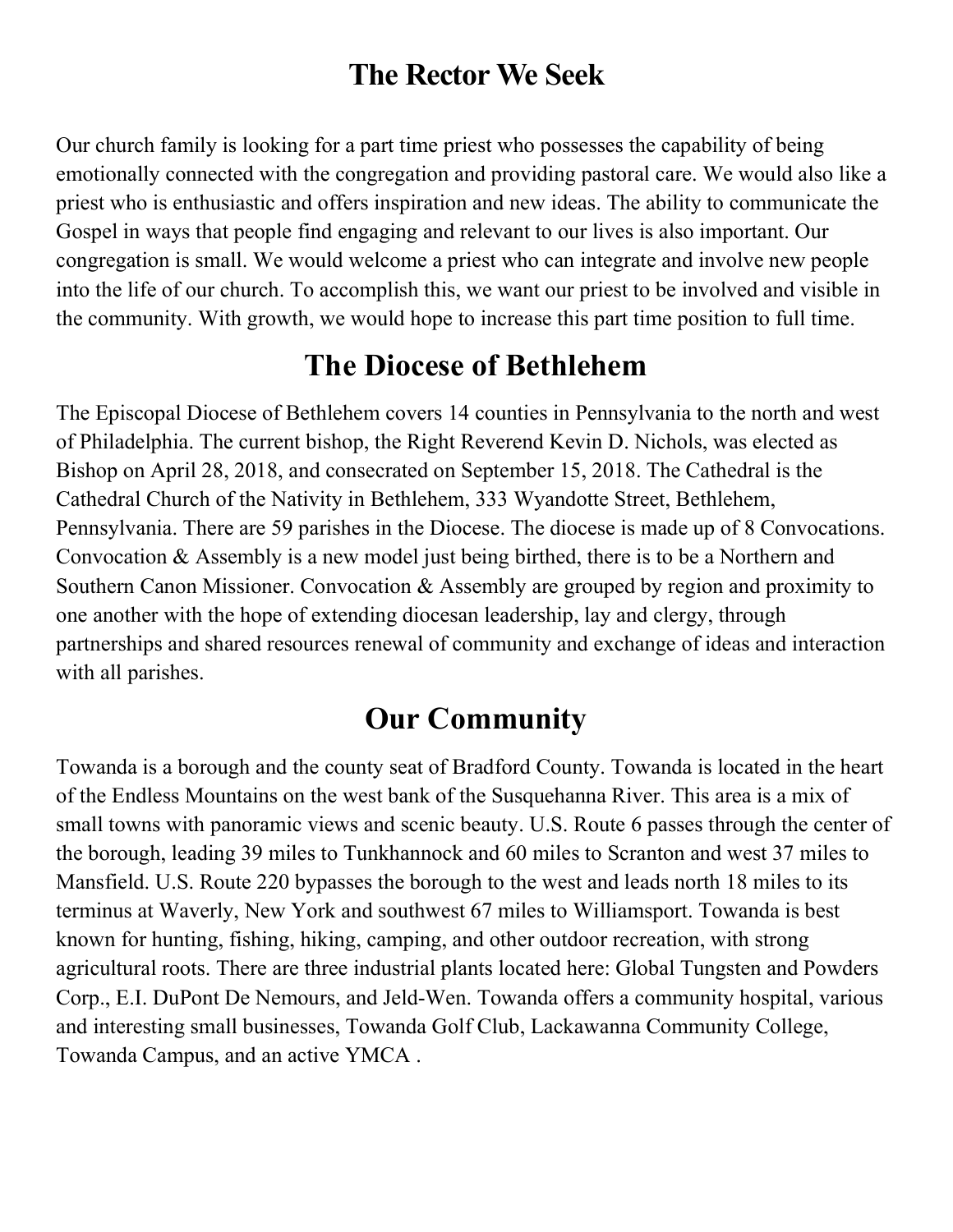### Our Congregation

Christ Church is a congregation who has been without an active rector for a year; this coupled with COVID has proven to be a challenge. We are small in number but large in spirit and determination. The situation which resulted in the retirement of our former rector has been felt with a great sense of loss, hurt and struggle. We are trying to understand what happened, knowing we will never have the whole picture due to confidentiality regarding personal issues. We have pulled together and grown so much closer in community, love, and charity. The words "God works in strange and mysterious ways" echo throughout this time of transition. We are working to heal and move forward. We are financially sound, and all members have a strong resolution to continue to prosper and grow.

### Christ Church History

Christ Church had its origin in 1833 when the Rev. Samuel T. Lord of Athens began holding services in Towanda once every four weeks. For a number of years, services were held in the old Court House.

On December 20, 1841, the Court of Common Pleas of Bradford County granted a charter to "Christ's Church", Towanda, in the name of seven active laymen-- William B. Foster, Jr., O.D. Bartlett, Abraham Goodwin, Dr. John N. Weston, C.L. Ward, M.C. Mercur, and David Wilmot.

In spite of a severe financial depression, work was begun on the erection of a church building on land given by Hiram Mix. Completed in 1842, it was a Gothic style wooden frame building, measuring 36 x 50 feet, and stood just north of what is now our present church; an organ was also purchased. The Rev. George Watson was named the first Rector, and Christ Church was consecrated on June 14, 1842, by Bishop H. W. Onderdock. It was admitted into union with the Convention in 1844. Including Rev. Watson, there have been 31 Rectors leading our congregation through 2020.

By 1847, the church had become self-supporting. The Rev. Robert J. Parvin, the third Rector, reported to the Convention in 1849, "Our parish is in an improving condition. Through the exertions of the Ladies of the Sewing Circle of our congregation, we have just procured an excellent bell, the want of it has long been felt."

Movement for the building of a larger church was started in 1866. Land was donated by Ulysses Mercur and B.S. Russell, \$15,900 subscribed by the congregation, plans supplied by E. T. Potter, Esq., Architect of New York, and the foundations were laid for the new building the following year.

The laying of the cornerstone for the new church took place on September 19, 1868. After the articles had been placed in the stone and the cover placed upon it, the Bishop, The Rt. Rev. W.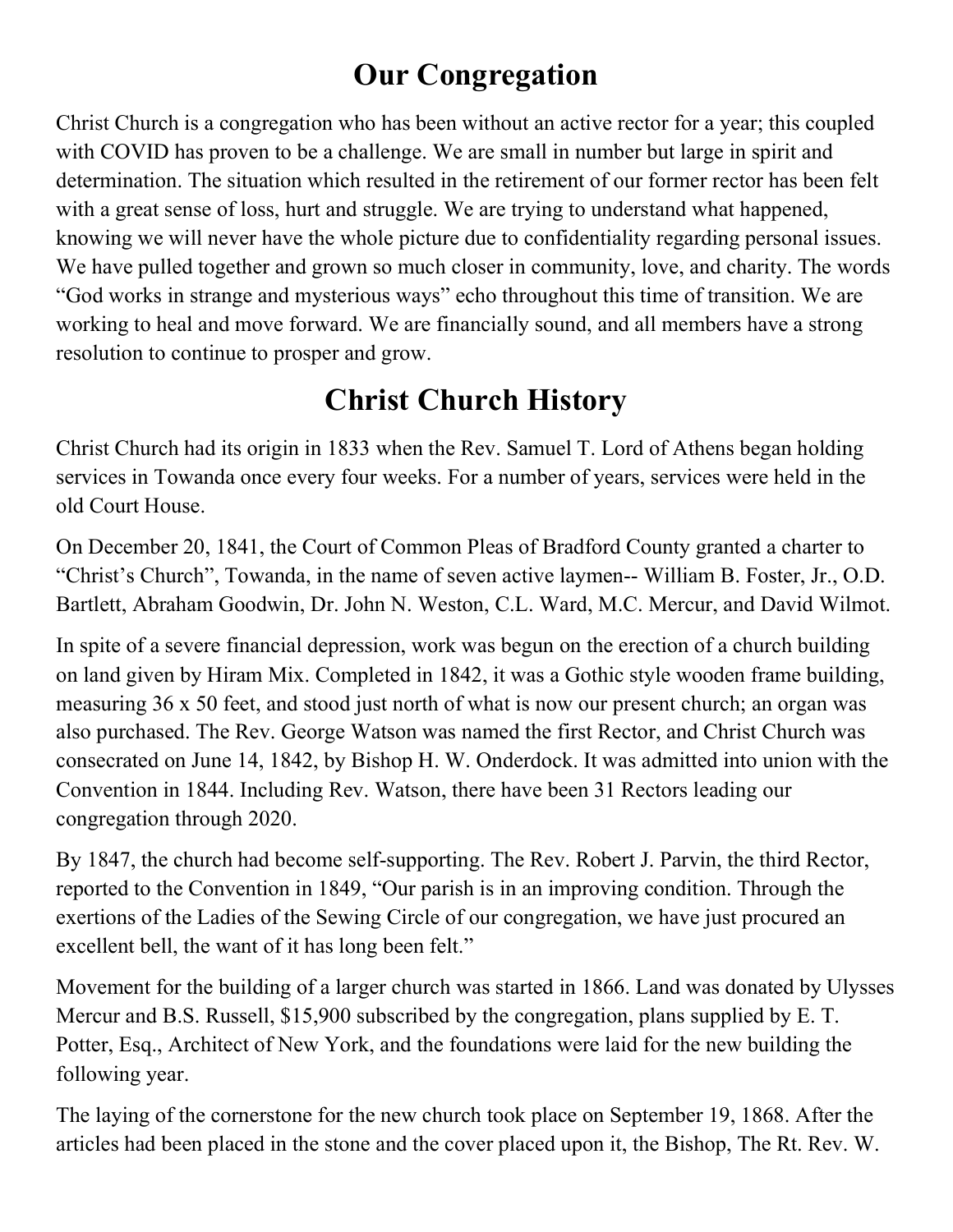B. Stevens, struck the stone three times with a mason's mallet, and said, "In the name of the Father, and of the Son, and the Holy Ghost, Amen. I lay the cornerstone of an edifice to be erected by the name of Christ Church, and to be devoted to the service of Almighty God, agreeable to the principles of the Protestant Episcopal Church in the United States of America, in its doctrines, ministry, liturgy, rites and usages. Other foundations can no man lay than which is laid, even Jesus Christ; who is God over all, blessed for evermore, and in whom we have redemption through His blood, even the forgiveness of sins. Amen." Due to financial difficulties of many members of the congregation, building operations were suspended and the completed foundations stood choked with weeds for twenty years.

The current Christ Episcopal Church was built in 1889 with conglomerate stone from Barclay Mountain (just a few miles south of Towanda). The Bradford County Court house is built of the same stone. The walls of the church are three feet thick! It was also built with a Gothic architectural design.

All the windows in the sanctuary are stained-glass; the different colors and designs of each one portrays a story. Windows were given by people in memory of someone, usually a family member. The large "Mercur" window was given in memory of a chief justice of the state of Pennsylvania. It was built in England and shipped to the United States at the time the church was built. The total cost of the church when it was built in 1889 was \$75,000. The restoration of the Mercur window in the 1990s was done at a cost of over \$100,000.

The outside doors of the church are very large and heavy. They are painted red on the outside as most Episcopal church doors are. The door latch is an iron bar one foot long and 1 1/2 inches wide, with a "tongue" which can be dropped down onto the bar to lock it and raised up to unlock it.

The church can seat at least 425 people. You may notice the brass plaques inscribed with names on some pews. Throughout the nineteenth and well into the twentieth century, it was a common practice for individuals and families to "rent" pews. This served as a principal means of raising income.

Originally lighted by gas candles, each of the six main support columns in the nave is surrounded by twelve lights. The original gas lights that surround those columns went unused until they were updated to electric lights in May of 2010.

The pipe organ was built by the William Johnson and Son, Co., and installed in the church in 1893, four years after the church was built. At first the power for it to be played came from a boy who was paid 10 cents for a Sunday service to work the bellows; later, water was used to furnish the power. The water came from a creek named Mix Run which was just north of the church. The creek really is in the church yard and was covered over many years ago, but still runs there underground. Eventually, an electric motor was put into use. The organ is not an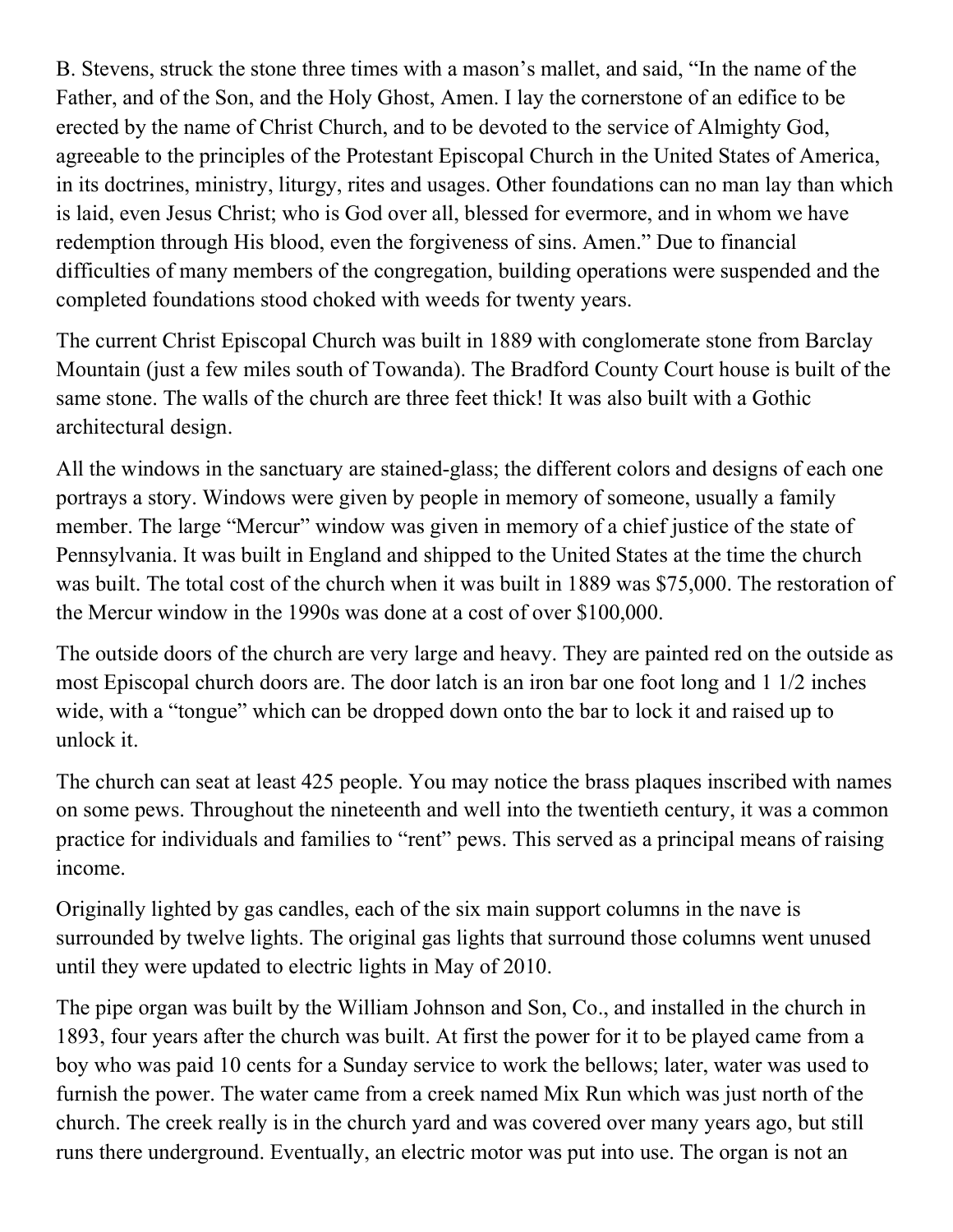electric organ, but a motor, placed in the downstairs, provides the air to the pipes. It is called a "reverse tracker" organ because it does not face the pipes as most tracker organs do. Because of this, it takes much more strength, energy, and skill to play it! The organ is well maintained and used for all the church services in the nave.

#### Our Building Today

Christ Church is a well-maintained facility. Over the last several years we have undertaken some extensive projects. The roof has been completely replaced, the steeple floor and bell cradle repaired, and standing seam copper was installed over the Main Street turret. In addition, the vinyl siding between the roofs was replaced with onsite fabricated aluminum siding. New flooring was installed in the Sunday School rooms and the hallways downstairs. Lighting is in the process of being updated with LED replacing both incandescent bulbs and old fluorescent tubes. A security system has been installed as well as motion sensitive lighting for the exterior of the Parish Hall. Handicapped parking spaces and a ramp have been added to the north entrance, and the ramp leading into the Parish Hall was updated. We are in the process of refurbishing all the stained-glass windows throughout the building. The organ is regularly maintained. After the plaster ceiling fell onto some of the pipes, they were cleaned and repaired, and a new wooden ceiling was placed above them. The wind reservoir for the organ has numerous leaks, but we hope to have it repaired in the first quarter of 2022. Due to flooding, the steam boiler was replaced and is now covered under an annual maintenance agreement. When Covid necessitated having virtual services, it became obvious that our internet connectivity needed to be updated. We now have internet service both upstairs and down.

#### Moving into the 21<sup>st</sup> Century

We feel blessed that our forbearers provided and preserved this beautiful building for us as they passed down their faith in God the Father, Son, and Holy Spirit. It is our mission to continue this ministry of sharing God's gift of love.

### Our Ministry Today

#### Worship

Our worship service is of the liturgical tradition. All services include the Celebration of Holy Eucharist. Our worship services include Sunday at 10:00am Holy Eucharist with music, followed by coffee hour/fellowship in the parish hall, Tuesday 8:00am Chapel mass followed by breakfast at a local restaurant\*\*, and Wednesday 6:00pm Bible study with Holy Communion.\*\* The laity plays an active role in worship. Both children and adults are encouraged to serve in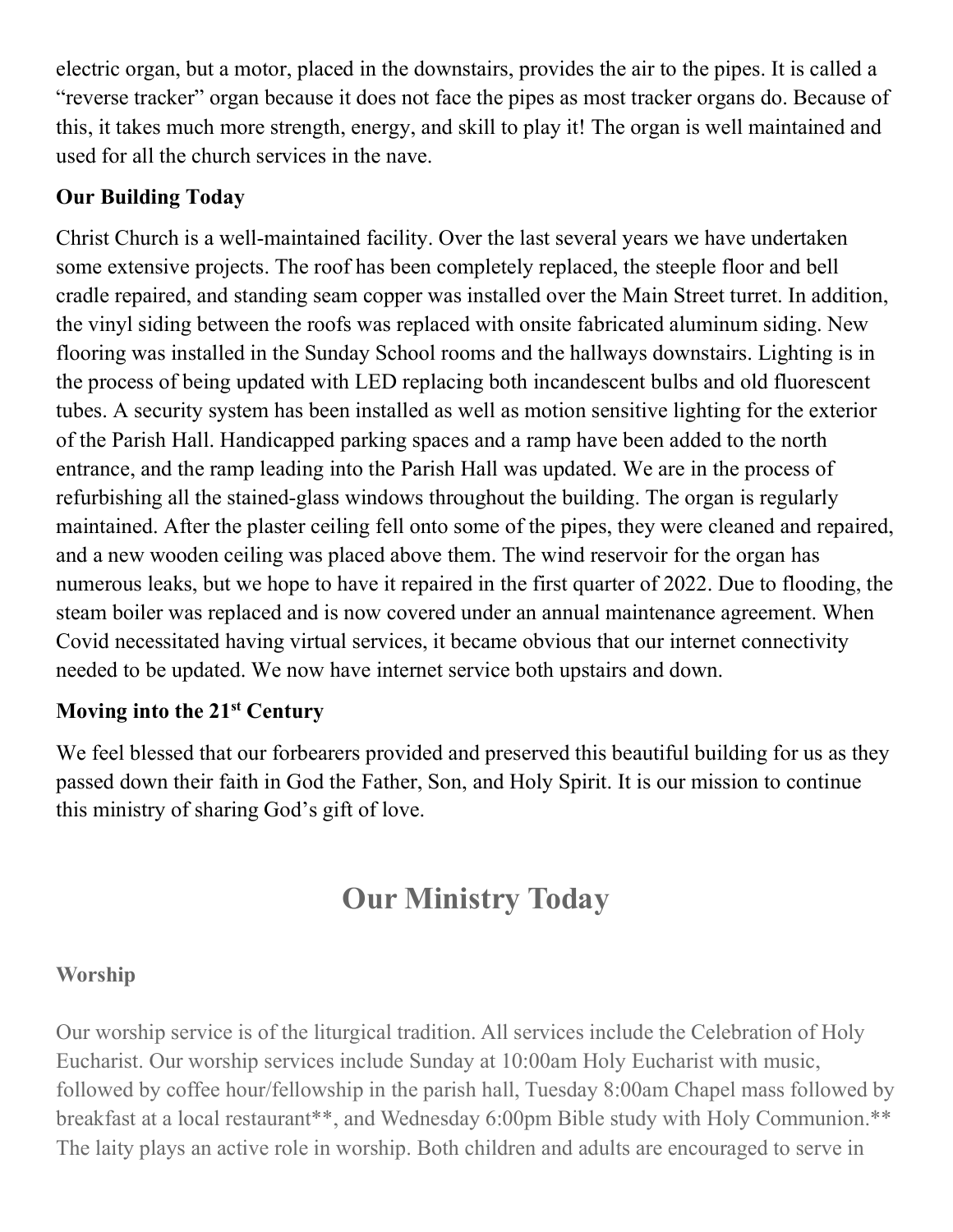the various lay ministry roles including Altar Guild, lay reading, chalice bearing, torch bearing and crucifer. We are also blessed to have an active women's group known as "The Wonder Group."

\*\*These services have been canceled due to Covid-19, but we are in hopes of resuming as soon as possible!

#### Ministry Today

Christ Church parish family is a loving, welcoming congregation. We strive to be committed to God in prayer, worship, partaking of the Holy Eucharist, studying scripture, and sharing God's love. His Holy Word and our communion with Him bring us His joy and compassion. This enables us, through our own lives, to bring encouragement, support, and love to one another, the community, our diocese, and people everywhere. We support many organizations by providing space where they can meet and strengthen their cause. This includes community groups: Girl Scouts, Towanda Musical Society, D.A.R., Big Brothers/Big Sisters, Children and Youth Services, and Towanda Garden Club.

We provide office space to Grace Connection, a ministry of local churches serving the Towanda, Northeast Bradford, and Wyalusing School Districts of Bradford County in Pennsylvania, that seeks to lovingly aid people over the hardships of life by connecting with them in the name of Jesus Christ to help provide assistance when and where other agencies are not available.

We maintain a Church Food Pantry to support those in need of basic food and hygiene items. Our church group "The Kitchen Angels" comes together to provide meals and support to our parishioners who are ill and homebound, or meals in the event of a death in the family.

#### Parish Life

Each year there are a number of special activities which in the past have included: Special Christmas Services, Weekly Lenten Services, Shrove Tuesday Pancake Supper, Special Easter Services, Italian Dinner, Annual Chicken BBQ, Fall Harvest Dinner, and Attic Treasures rummage and bake sale, and the Annual Parish Christmas Party.

While Covid-19 has presented many challenges to all of us, we remain committed – to God, to our church family, to our community, and to the world. We pray for strength – Father, Son and Holy Spirit to us.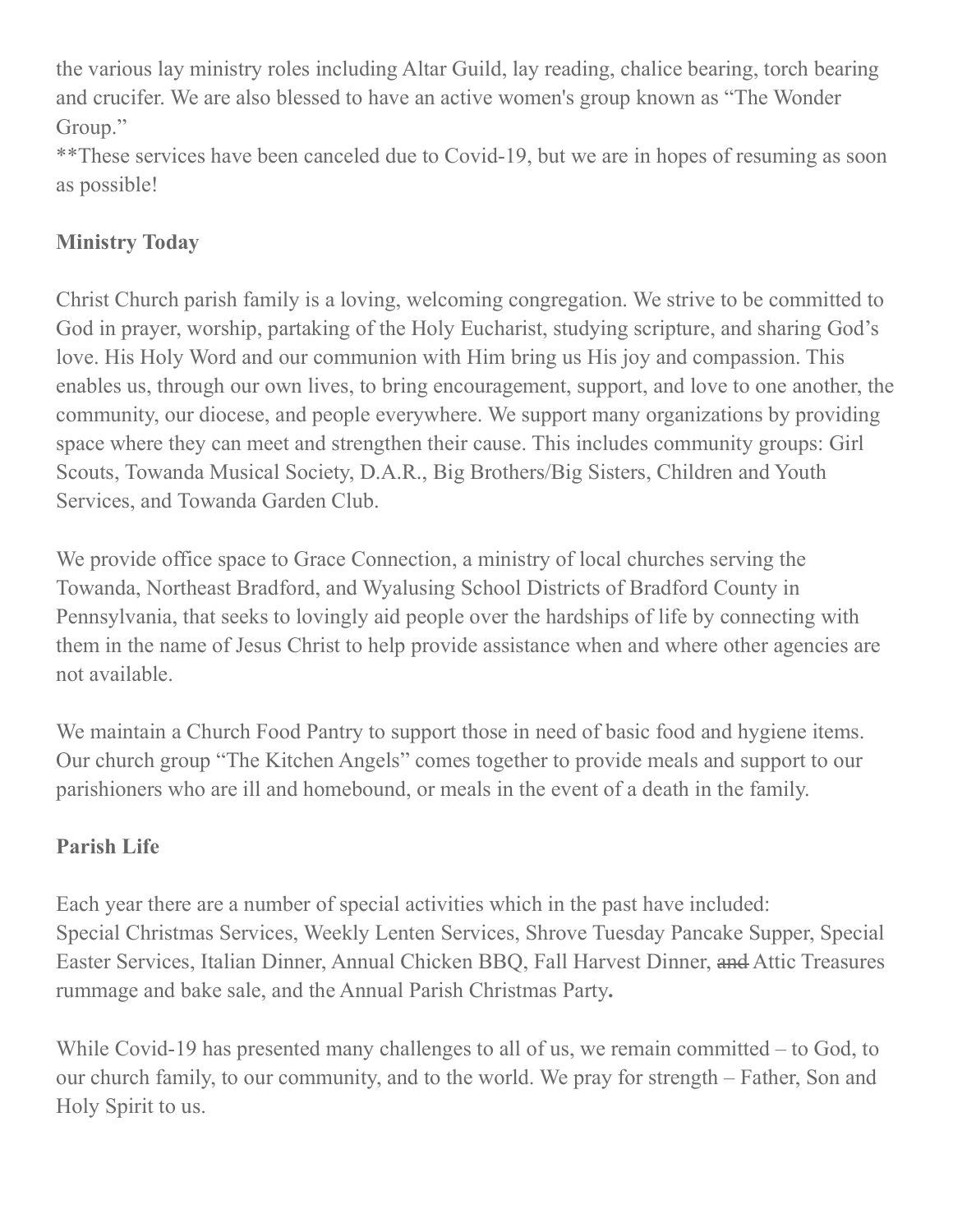### Resources

#### **Staff**

Christ Episcopal Church staff is currently led by our Transitional Deacon in Charge and Vocational Deacon. We also have a part-time secretary and a part-time Sexton.

#### Vestry

Our vestry has 9 members, serving three-year terms with a third of the members elected every year. The nominating committee each year is made up of those whose terms are ending, and a slate is presented at the Annual Congregational Meeting in January; and all members vote for the new members. The vestry meets once per month and the treasurer is present at all regular meetings but is not a voting member of the vestry.

#### **Facilities**

The Christ Church building is a fine example of Gothic architecture. It is built of native white conglomerate stone quarried on Stone Mountain, Bradford County. The outside dimensions are 127x50. From the base to the top of the cross on the spire is 150 feet.

The rose window represents Christ the King on the Throne of Judgment, and the three lancets are Moses with the tablets of the Law, St. Michael expelling Lucifer, and Solomon carrying his Temple in his hands. This window was donated to our church in loving memory of Ulysses Mercur, a Chief Justice of the Commonwealth of Pennsylvania. It was made in England by Cox and Sons and was shipped to the church when construction was completed in 1889.

Our pipe organ was installed in the church in 1893. It is one of a limited number of Johnson  $\&$ Son tracker organs existing in the country today. It is called a "reverse Tracker" organ because it does not face the pipes as most tracker organs do. Because of this, it takes much more strength, energy, and skill to play it. The organ is in good condition and used for the church services.

The Nativity Chapel has a columbarium where the ashes of deceased parishioners have been interred..